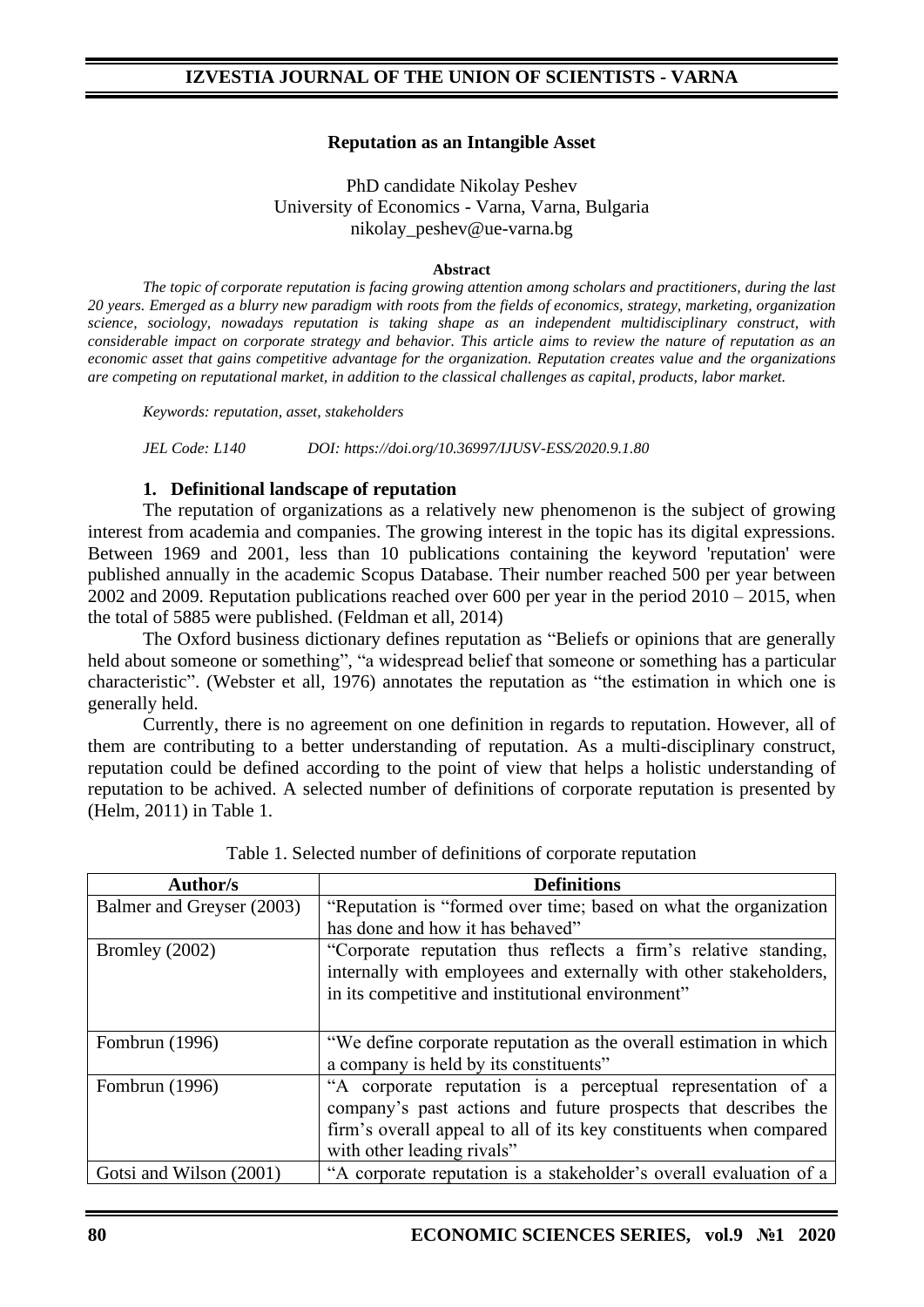# **ИЗВЕСТИЯ НА СЪЮЗА НА УЧЕНИТЕ – ВАРНА**

|                            | company over time"                                                  |
|----------------------------|---------------------------------------------------------------------|
| Herbig and Milewicz (1995) | "Reputation is the estimation of the consistency over time of an    |
|                            | attribute of an entity"                                             |
|                            |                                                                     |
| Highhouse et al. (2009)    | "Corporate reputation is a global, temporally stable, evaluative    |
|                            | judgment about a firm that is shared by multiple constituencies"    |
| Post and Griffin (1997)    | "Corporate reputation is a synthesis of the opinions, perceptions,  |
|                            | and attitudes of an organization's stakeholders"                    |
| <b>Wartick</b> (1992)      | Corporate reputation is "the aggregation of a single stakeholder's  |
|                            | perceptions of how well organizational responses are meeting the    |
|                            | demands and expectations of many organizational stakeholders"       |
| Wilson (1985)              | "In common usage, reputation is a characteristic or attribute       |
|                            | ascribed to one person (firm, industry, etc.) by another []         |
|                            | Operationally this is usually represented as a prediction about     |
|                            | likely future behaviour"                                            |
| Wilson (1985)              | "A company's reputation reflects the history of its past actions [] |
|                            | and affects the buyer's expectations with respect to the quality of |
|                            | its offerings"                                                      |

In literature that concerns corporate reputation, reputation is perceived as an evaluation by the stakeholders, based on past performance of the company. "Corporate reputation is a perceptual representation of a company's past actions and future prospects that describe the firm's appeal to all of its key constituents." (Fmbrun C. 1996). In such a way, reputation is seen as a sum of individual perceptions among all stakeholder groups that are interested. At a later stage, reputation is seen as a "subjective, collective assessment of an organization's trustworthiness and reliability" Fombrun et all, (1997) among both internal and external stakeholders.

We can conclude that the definition of reputation refers to the presumption of fulfilling stakeholders' different expectations and needs by the company, and the ability and willingness the company to deliver for the stakeholders.

#### **2. The reputation as an intangible asset**

Intangible assets are in greater demand and their importance is greater than ever before. They are considered accountable for a company's success even greater than the control of tangible and physical assets. Traditionally, the intangible assets are associated with nonphysical assets as patents, client database, market knowledge, strategic alliances and others, employee profiles. For some companies, the brand is the most valuable asses that might correspond to approximately 70% of their total market value.

Reputation is also considered an intangible asset with growing value and importance for the organizations. According to Helm a good reputation allows the company to:

- 1. attract better applicants as a workforce
- 2. charge clients with premium prices
- 3. attract investors
- 4. attract capital on lower cost
- 5. reduce customers' uncertainties.

Reputation is seen by Huber **(**Huber, 2017)**.** as "the most important intangible asset that it can own and is an important differentiation criterion in international markets", important, key intangible asset.

As an intangible asset, reputation is sending signals to the interested parties about the attractiveness of a company's initiatives, performance and status. Reputation reconciles the multiple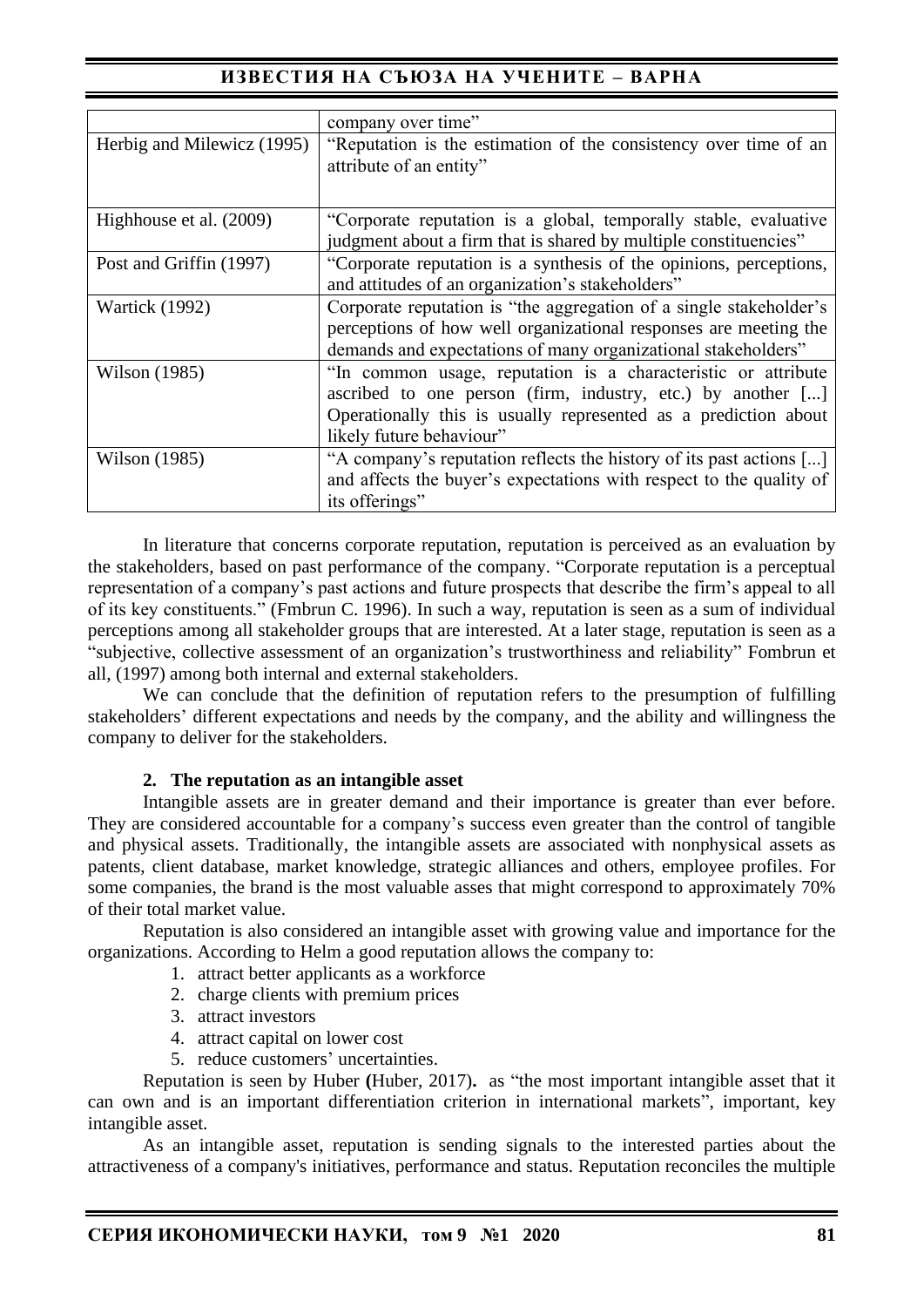## **IZVESTIA JOURNAL OF THE UNION OF SCIENTISTS - VARNA**

external images of firms, and signal their overall attractiveness to employees, consumers, investors, and local communities. According to **Fombrun** (Fomrun, 2006), reputation is of great matter because it creates value via attracting better and more valuable resources to those companies that are better regarded. As an intangible asset, reputation creates value for the company mainly in the following areas:

- 1. Making the company an "employer of choice" by improving the company's ability to attract and recruits' applicants and retain the current employees
- 2. Making the company a "supplier of choice" by attracting the customers to the company's services and products and enhancing repeating purchases
- 3. Making the company a "partner of choice" and obtaining better and even favourable treatment by the local communities, medias, authorities
- 4. Making the company "investment of choice," enriching the company's ability to attract capital at a lower cost, compared to the competitors and rivals, and enhancing premium prices for the company's shares on the stock market.

According to Chajet, (Chajet, 1997) 'The more stockholders there are, the more people will be sensitive to the reputations of the companies in which they are investing. Nevertheless, the return of the investment stays the main factor for investing in a company, the reputation of the company is a important decision taking factor. The shareholders are getting more sensitive to the reputation of the company, they are investing in. According to Hanson, (Hanson et all, 2001) **"**shareholders may be interested in profit but they will also share the shame and declining profits associated with a deteriorating corporate reputation which is now increasingly the subject of media and public scrutiny".

Basically, we can identify 3 main groups of stakeholders that are particularly interested in the company reputation – clients, employees and stakeholders. Although, according to this perspective, the clients and employees can also be considered as stakeholders, at this case we are referring mainly to shareholders, local communities and authorities.

In addition to scientific researchers, the practitioners and companies also recognize reputation as an intangible asset. A survey conducted by the consultancy group Nielsen Holdings (2014) confirms, that a good reputation stimulates purchasing and the high satisfaction among clients. The survey was conducted among 30 000 customers from 13 countries worldwide. 66% of the respondents are eager to pay even higher price for goods and services, if they are provided by a company with great reputation. The companies, subject of the survey, that are possessing sustainable reputation, have reported an increase of 4% of the sales. This is compared to 1% sales increase among the rest of the firms. Additionally, reputation influences and fastens the decisionmaking process. 60% of the respondents would deny a service or purchase, should they come across a few negative reviews of the company.

More frequently, customers are making decisions to buy from one company or another, based on corporate reputation that concerns employee treatment. The consumers are considering themselves as investor and are taking educated determination which company to support Luca M., Luca D.L (2016)12. The consumers are getting more and more interested not only what they are buying, but from whom.

Employee retention, attracting good candidates, reducing turnover, employee satisfaction are variables, usually included in the strategic, tactical and operational plans for human resources of an organization. However, they are also an element of online reputation. A survey conducted in 2014 by RC Magazine and Alexander Mann consulting group surveyed 1,014 individuals. According to the results, 93% of respondents indicate that they prefer to work for an organization with a good reputation. Experienced and qualified employees would also prefer a company with a good reputation. Young people / 18 years - 34 years / and those who do not have much experience, would rather not affect the reputation of the company when deciding whether to work for it /. Reputable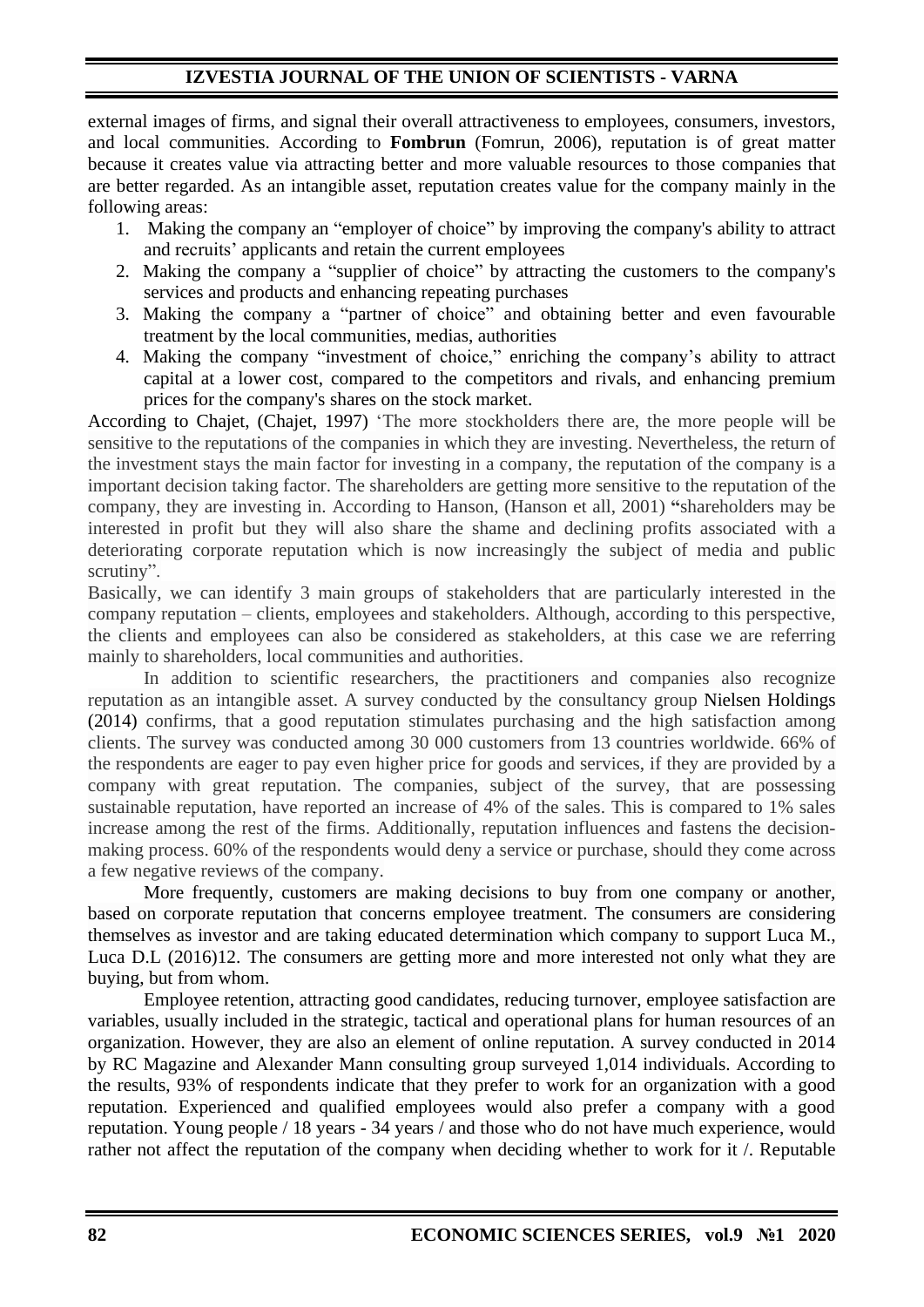organizations have lower hiring costs as well as lower turnover. 70% of employees would replace their current one with a company with a better reputation.

The reputation of an organization is one of the most important and intangible assets in terms of attracting new employees. When unique and unrepeatable, an organization's reputation is a key source of competitive advantage. CEOs often recognize reputation as one of their most important assets. Good reputation is seen as a factor in attracting better employees. According to Yang (Yang et all, 2013) the organization's attitude toward employees is now part of the customer's purchase decision. Executive directors should be vigilant about the internal organizational culture, which is quickly made available to the general public. Users are sensitive to all signals and information coming from and about the company.

### **3. Methodology of the research**

The companies from Northeast planning region are also considering reputation of the organization as an intangible asset. The following survey and the findings within are showing that the understanding of this topic is not uncommon.

The object of the study are non-financial enterprises from the Northeast planning region, with staff from 10 to 249 people. 3812 firms are covering this criterion. The research is realized in several successive stages: formulation of a research problem and setting goals, determination of limited conditions for the research, research methodology, preparation of research tools, test and administration of the questionnaire, realization of the research, analysis and interpretation of the obtained data. The volume of representative sample equals to 350 companies. The number is calculated under 5% mistake ( $\Delta = 0.05$ ). A survey method was chosen using a survey, which is completed online by the respondents. The survey was conducted in the period 01.02.2019 – 01.04.2019.

### **4. Main findings of the survey**

The obtained data show that out of 320 surveyed representatives of organizations, 59.7% hold a leading position, and 40.3% hold an expert position. 49.06% of the respondents have work experience between 11 and 20 years, which is a dominant group. The respondents with up to 10 years of experience are 22.8%. Those with work experience over 20 years - 28.1 percent.

52% of the organizations or 169 has a staff of 10 to 90 people. This is also the dominant group according to these criteria. 27.5 percent have staff from 91 to 170 people, and the remaining 19.7% of organizations - staff between 171 - 249 employees. The organizations operating in the field of construction dominate with 28.1%. The companies from the tourism sector are 24.7 per cent of the sample or 79. The companies from outsourcing and trading area are showing a practically equal distribution - 18.1% and 18.5%, respectively. Consulting services and other activities are represented by 0.65% and 1.56% respectively.

55.6 percent of the surveyed 320 people categorically perceive with "yes" the reputation of the organization as an intangible asset. Another 27.5 say "rather yes." 6 percent of the persons show skepticism, while another 10.9 percent remain neutral on this issue. We can comment that the majority of 83.2% of respondents perceive the reputation of the organization as a tangible asset. / Figure 1/. The focus of the question "The organization I represent invests in reputation" is the answer "rather yes", indicated by 45.6 percent of the respondents. Definitely "yes" they indicated 37.5 percent. 9.1% demonstrate neutrality on the issue, while 7.8% of organizations do not invest in their reputation.

We can comment that while the organizations definitely recognize the reputation of the organization as a tangible asset, they do not definitely invest in it.

However, some of the companies, are investing in this asset, via the variables, that forms the reputation. /Figure 2/ An object of interest of the empirical research is also the question through which variables and to what extent the organizations invest in their reputation. 50% invest in their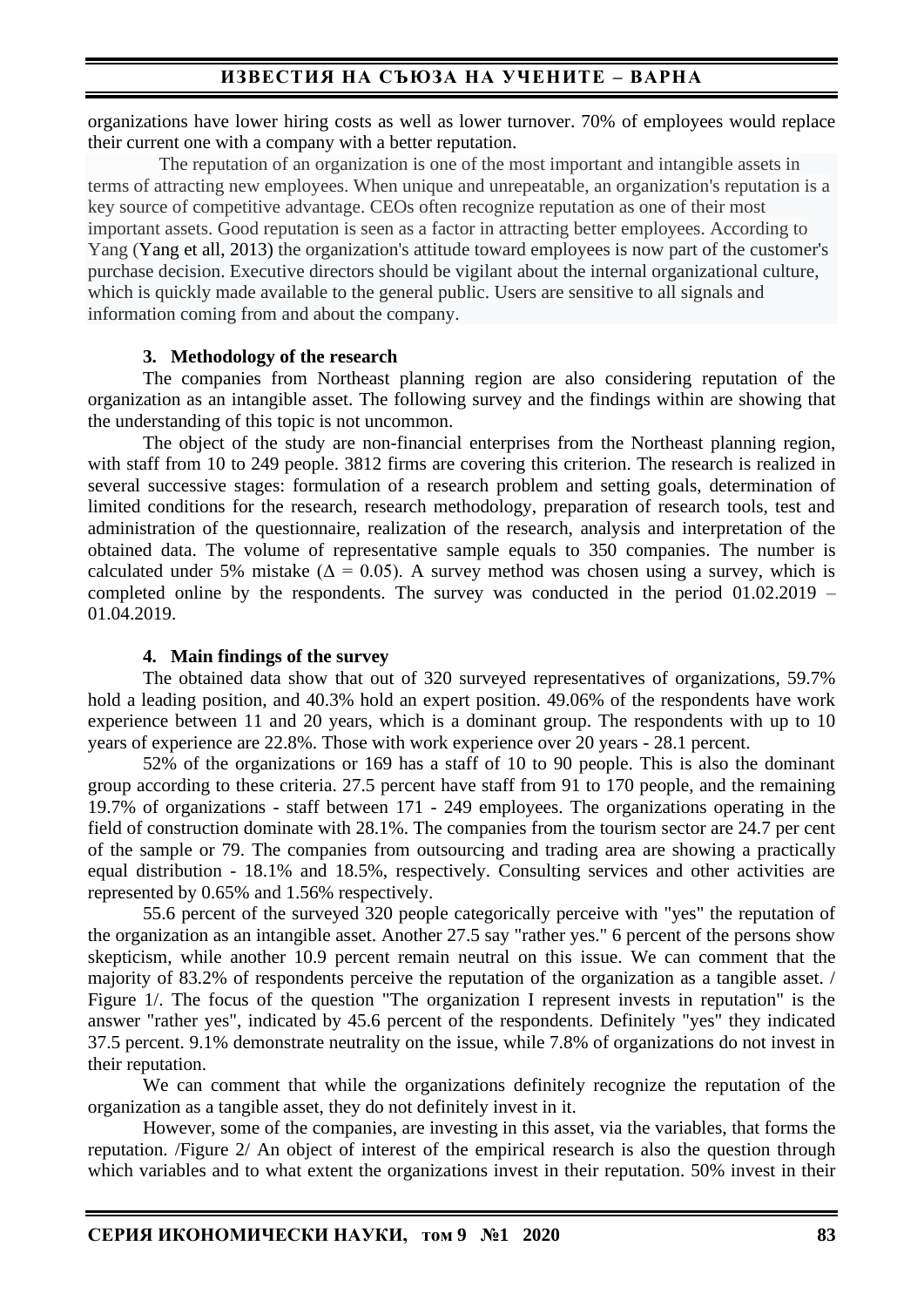## **IZVESTIA JOURNAL OF THE UNION OF SCIENTISTS - VARNA**

reputation by improving the quality of products and services provided. The next most preferred area is the improvement of working conditions. This is distinctive for 44.4% of the organizations, with another 36.6% investing in sooner



Figure.1 The reputation as intangible asset and subject of investment



Figure.2 Areas of improving the reputation and investing into it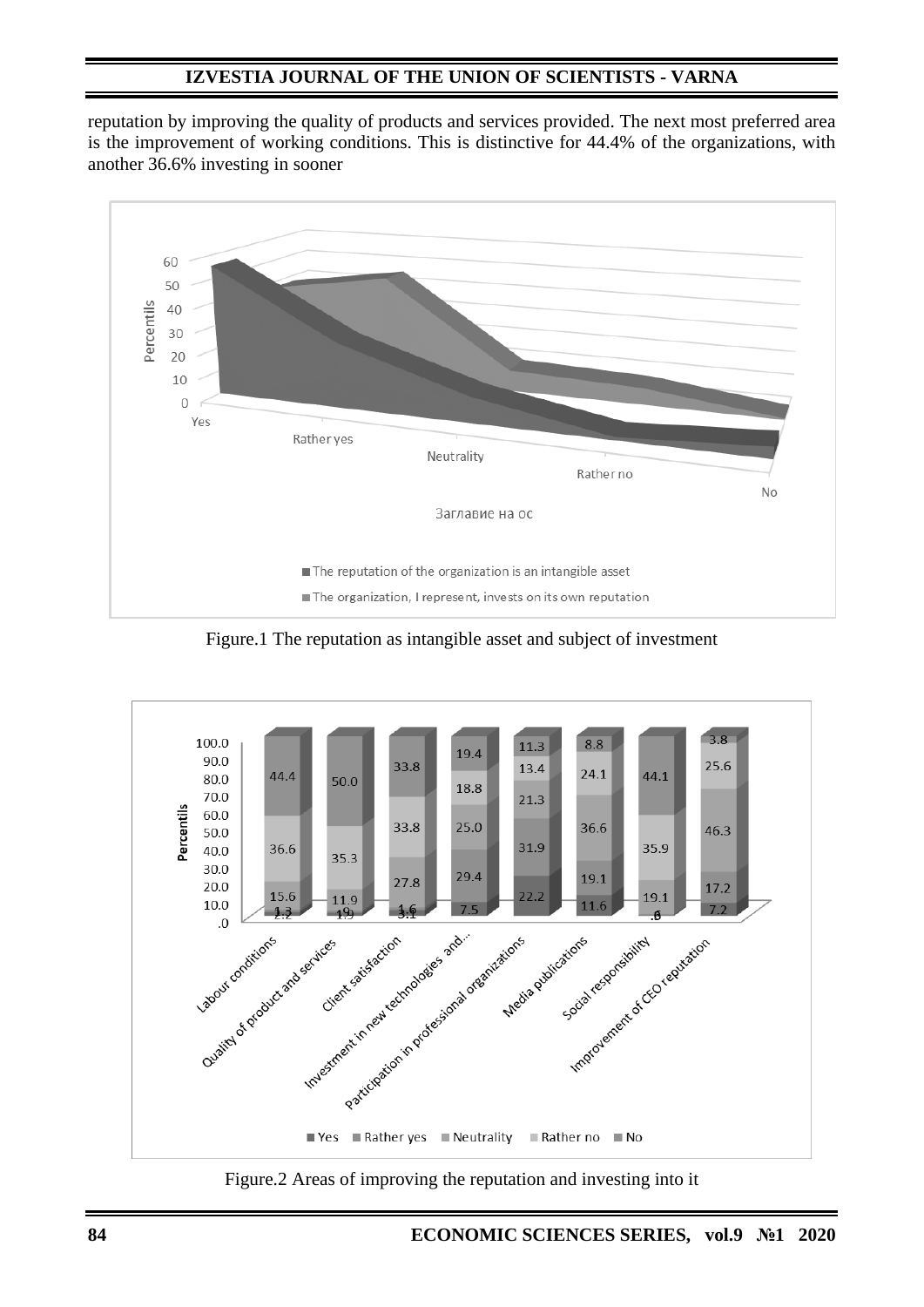# **ИЗВЕСТИЯ НА СЪЮЗА НА УЧЕНИТЕ – ВАРНА**

There are practically the same indicators for social responsibility. 44.1% of the representatives of the organizations state, with "yes", that they invest in their reputation through investments in social responsibility / to quote k. is social responsibility. 35.9 percent of the surveyed 320 representatives of companies said "rather yes" to this issue. Participation in nonprofessional organizations and publications in the media are the least preferred areas for investment - categorically "no" gave 22.2% and 11.6%, respectively. In these two variables definitely invest 11.3 percent and 8.8 percent, respectively. In customer service, there are equal values between those who say "yes" and a hesitant "rather yes". Improving the individual reputation of the head of the company is also an object of investment, albeit to a symbolic degree. 3.9 percent said "yes" and 7.2 percent said "no". The dominant answer for this variable is "neither yes nor no" - 46.6 percent of 320 organizations.

We can comment that organizations invest in reputation mainly through investments in improving the quality of products and services, working conditions and customer service. Participation in professional organizations and media publications are practically not subject to investment.

Obviously, the reputation is not only perceived as an intangible asset, but the companies are investing in enchasing the reputation. Furthermore, the reputation is seen also as a factor for a strategic decision making. To the question "Do you perceive the reputation of the organization as a factor for strategic decision-making" 56% of the surveyed 320 people gave a positive answer. Another 39.06% chose "rather yes". 1.2% said "no". We could agree that in the vast majority of respondents, respondents perceive the reputation of the organization as a factor in making strategic decisions.

|                    | 120.0      |             |                          |                       |                           |                                           |
|--------------------|------------|-------------|--------------------------|-----------------------|---------------------------|-------------------------------------------|
|                    | 100.0      | 34.7        |                          | 18.4                  |                           | 5.9<br>13.8                               |
|                    | 80.0       |             | 41.3                     |                       | 46.9                      | 13.8                                      |
| Percentils         | 60.0       | 32.8        |                          | 35.9                  |                           | 25.9                                      |
|                    | 40.0       |             | 34.7                     |                       | 35.0                      |                                           |
|                    | 20.0       | 15.3<br>9.4 | 17.8                     | 33.4                  |                           | 40.6                                      |
|                    | .0         | 7.8         | $\frac{56}{5}$           | $\frac{9.7}{2.5}$     | 15.0<br>265               |                                           |
|                    |            | Sales       | Attracting<br>applicants | Attracting<br>capital | Liaisons with<br>partners | Liaisons with<br>administration<br>bodies |
| $\blacksquare$ No  |            | 34.7        | 41.3                     | 18.4                  | 46.9                      | 5.9                                       |
|                    | Rather no  | 32.8        | 34.7                     | 35.9                  | 35.0                      | 13.8                                      |
|                    | Neutrality | 15.3        | 17.8                     | 33.4                  | 15.0                      | 13.8                                      |
|                    | Rather yes | 9.4         | 5.6                      | 9.7                   | 2.5                       | 25.9                                      |
| $\blacksquare$ Yes |            | 7.8         | $.6\,$                   | 2.5                   | .6                        | 40.6                                      |

Figure.3 The reputation as a strategic decision-maker

As a factor in strategic decision-making, an organization's reputation influences decisions about factors that are related to its competitive advantage. 34.7% of respondents say "yes" to the question of whether reputation influences sales decisions. "Rather yes" indicated 32.8 percent. 15% are reluctant to give an answer. These fluctuations are typical for 13% - 15% of the respondents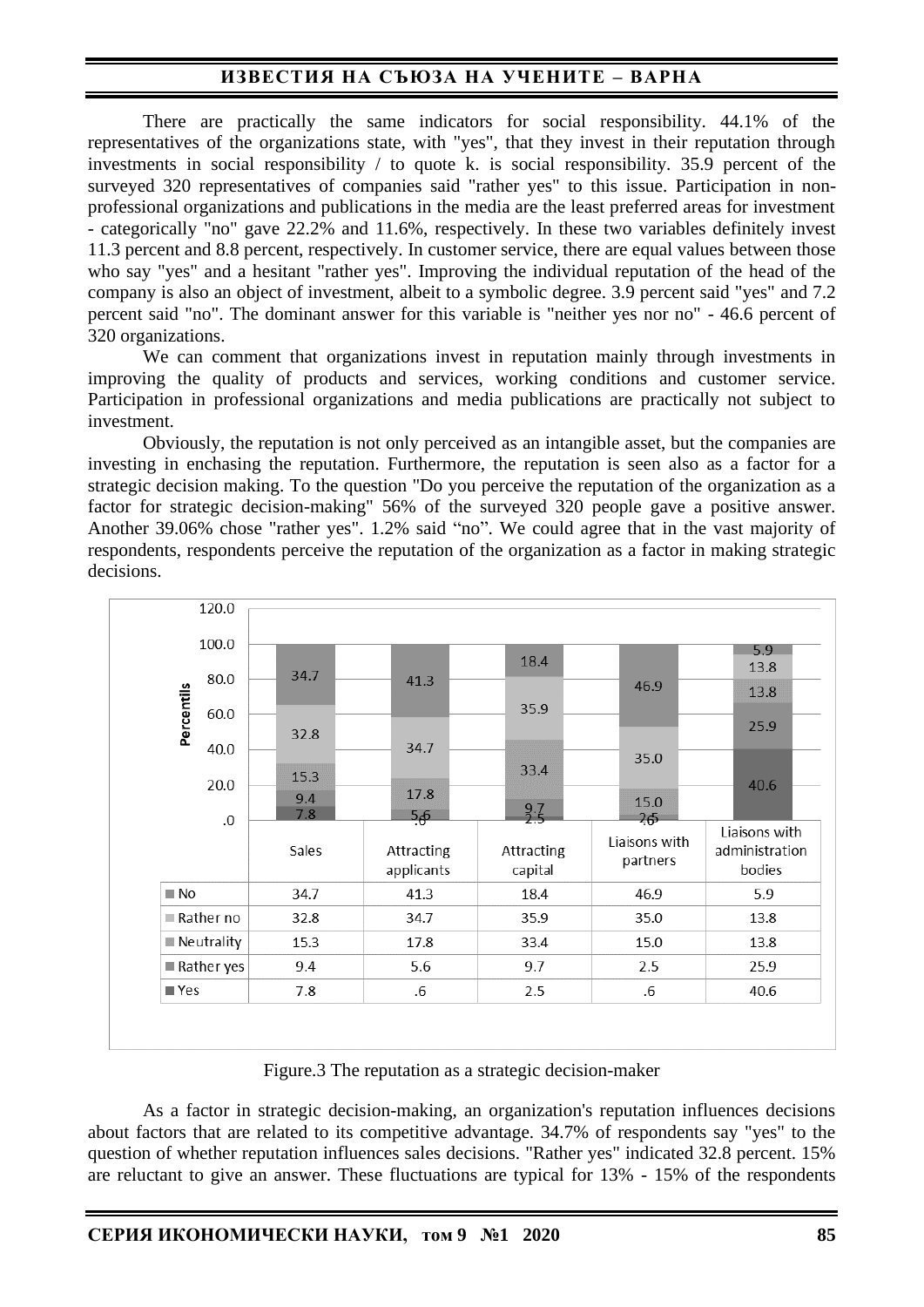### **IZVESTIA JOURNAL OF THE UNION OF SCIENTISTS - VARNA**

regarding the other variables. An exception is the attraction of capital in the survey, where 33.4% hesitate. Attracting job candidates received the full consent of 41.3 percent of respondents. The highest values of consent are in the relationship with partners - 46.9%, 35% of respondents indicated "rather yes" for this variable. The reputation of the organization has the weakest influence in making strategic decisions regarding relations with the state and municipal administration. 40.6 percent of the 320 respondents indicated a complete "no".

We can conclude that the reputation of the organization is a factor in making strategic decisions about variables related to the competitive performance of the organization. The emphasis is on relationships with partners and attracting job applicants, as well as sales. 61.8% of the persons in a leading position categorically perceive the reputation of the organization as a factor for making strategic decisions. 34.5% of them say "rather yes". This answer was indicated by 46.5% of the experts, and another 48.8% of them stated categorically yes. Negative answers are practically absent. We can comment that the reputation of the organization is recognized as a factor for strategic decision making.

#### **Conclusions**

Corporate reputation is gaining a growing interest among scholars and practitioners. As a multidisciplinary construct it is a subject of ongoing discussions and researches. Even the definitions are competing to describe the nature of reputation. The topic is evolving and the perception towards reputations is changing. Undoubtfully, reputation is seen as an intangible asset of great importance for the company - an asset able to influence different categories of stakeholders – from investors to employees, from local authorities to global customers. The role of reputation is becoming more important for the corporate word, as the companies are considering it, when they are about to make a decision. Also, the firms are investing in their reputation as they would do it for other assets. Those conclusions are mainly from international surveys.

However the presented research shows that Bulgarian companies from the Northeast planning region are also in the trend and they are realizing the value of reputation, recognizing it as an intangible asset, considerable upon decision making.

#### **References**

- 1. Alexander Mann Consultancy group (2014) "*Why is Reputation Important in Business*" [Online] Available from: https://alexandermannsolutions.com/alexander-mann-solutions-live/newsitem/it-pays-for-a-company-to-have-a-good-reputation
- 2. Chajet, C. (1997) 'Corporate reputation and the bottom line', *Corporate Reputation Review* magazine Vol 1, pages 19–23.
- 3. Feldman P., Agarwal J., Osyevskyy A. (2014) "*Corporate reputation measurement: Alternative factor structures, nomological validity and organizational outcome*s". Journal of Business ethics, Springer Science Business Media Dordrecht, page 8 - 9
- 4. Fombrun C. (1996). "*Realizing Value from the Corporate Image"*, Harvard Business School Press, Boston 1996, pages 10 - 22
- 5. Fombrun C. van Riel C (1997) "*The reputational landscape*". Corp Reputation Rev Vol 1 pages  $5 - 13$
- 6. Fombrun J. (2006). "Corporate Reputations as Economic Assets" *The Blackwell Handbook of Strategic Management.* Blackwell Publishers Ltd. pages 313 – 320
- 7. Hanson, D. and Stuart, H. (2001) '*Failing the reputation management test: The case of BHP, the big Australian*', Corporate Reputation Review, Vol 4, pages 128–143.
- 8. Helm C. (2007). "The Role of Corporate Reputation in Determining Investor Satisfaction and Loyalty" *[Corporate Reputation Review](https://link.springer.com/journal/41299)*, Vol 10, pages 22–37
- 9. Helm C. (2011) "*Corporate Reputation: An Introduction to a Complex Construct"*, Reputation management, Springer, 2011 page 6